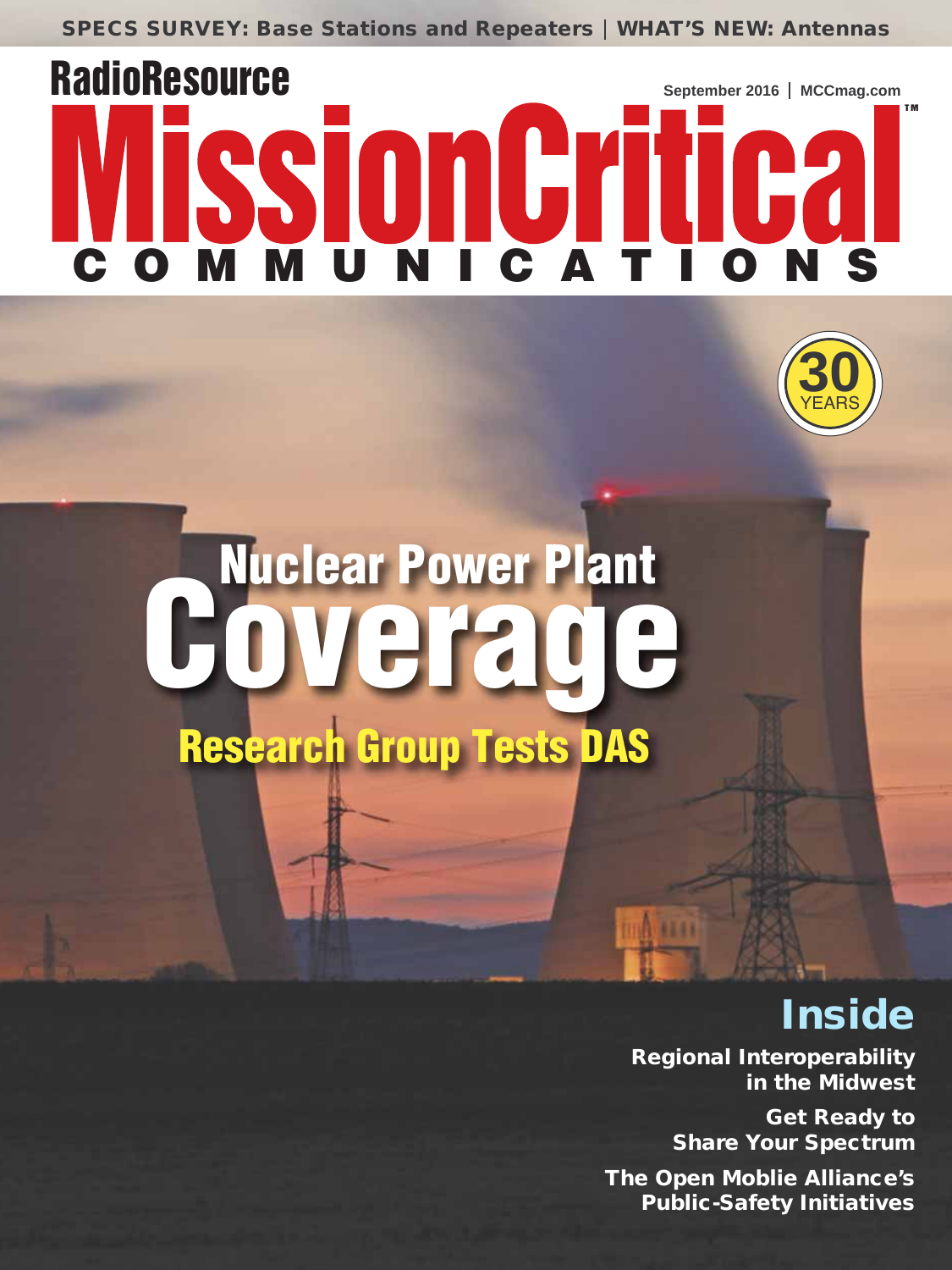# **Nuclear Plant Plant Plant Plant Tests DAS**

An initial test of a distributed antenna system (DAS) shows promise for addressing nuclear power plant coverage challenges. **By Danny Ramey**

ers at 1<br>
tablets<br>
al pape<br>
study<br>
nectiv About four years ago, the Electric Power Research Institute (EPRI) began testing how maintenance workers at nuclear power plants could use tablets in the field in lieu of traditional paperwork packages. That tablet study exposed a need for greater connectivity and coverage in power plants.

 "The objective was to make the work execution process more efficient while enhancing the mobility of maintenance workers," says Nick Camilli, senior technical leader at EPRI.

 Founded following the Great Northeast Blackout in November 1965, EPRI is a non-profit organization that conducts research into both long-term and short-term solutions for making power systems more flexible, resilient and connected.

 Many nuclear power plants have at least some level of Wi-Fi available, but numerous factors limit or reduce RF coverage in areas of the plant. Most nuclear power plants are in fairly remote areas, and they are complex

and robust with many components and concrete, making it difficult to get RF signals to and through most areas.

 An idea for improving connectivity in nuclear plants came to Camilli while reading a case study that detailed a project to implement a distributed antenna system (DAS) for cellular coverage and connectivity throughout the underground tunnel network of the Boston subway system. The subway tunnels posed similar issues to connectivity and coverage as a nuclear power plant, giving Camilli the idea to explore using DAS to improve connectivity inside a power plant.

#### **Testing the System**

 A utility offered to allow EPRI to test the DAS concept at a nuclear power plant in Florida. Because the plant was in the early stages of decommissioning, EPRI was able to test the DAS system in conditions approximating an operational plant.

"It was as near real-life conditions

as we could get," Camilli says. "It was really the perfect scenario."

 Camilli reached out to two vendors that had worked on similar subway projects about participating in a test of the DAS technology in a nuclear power plant. SOLiD supplied the active DAS headend and radio equipment, while Radio Frequency Systems (RFS) provided its leaky feeder coaxial cable solution. The project required a radiating cable without stop bands to accommodate a high-performance, future-proof design and fewer shadow areas, and RFS' cable made it possible to enable Long Term Evolution (LTE) technology for data management. The cable's higher-order mode suppression technique allows some cable variations to have no stop band from 698 MHz to 2.7 GHz.

 "Our radiating cables act as distributed antennas, making them an ideal fit for the uniquely challenging environment of a nuclear power plant," says Suzanne Kasai, RFS business development manager.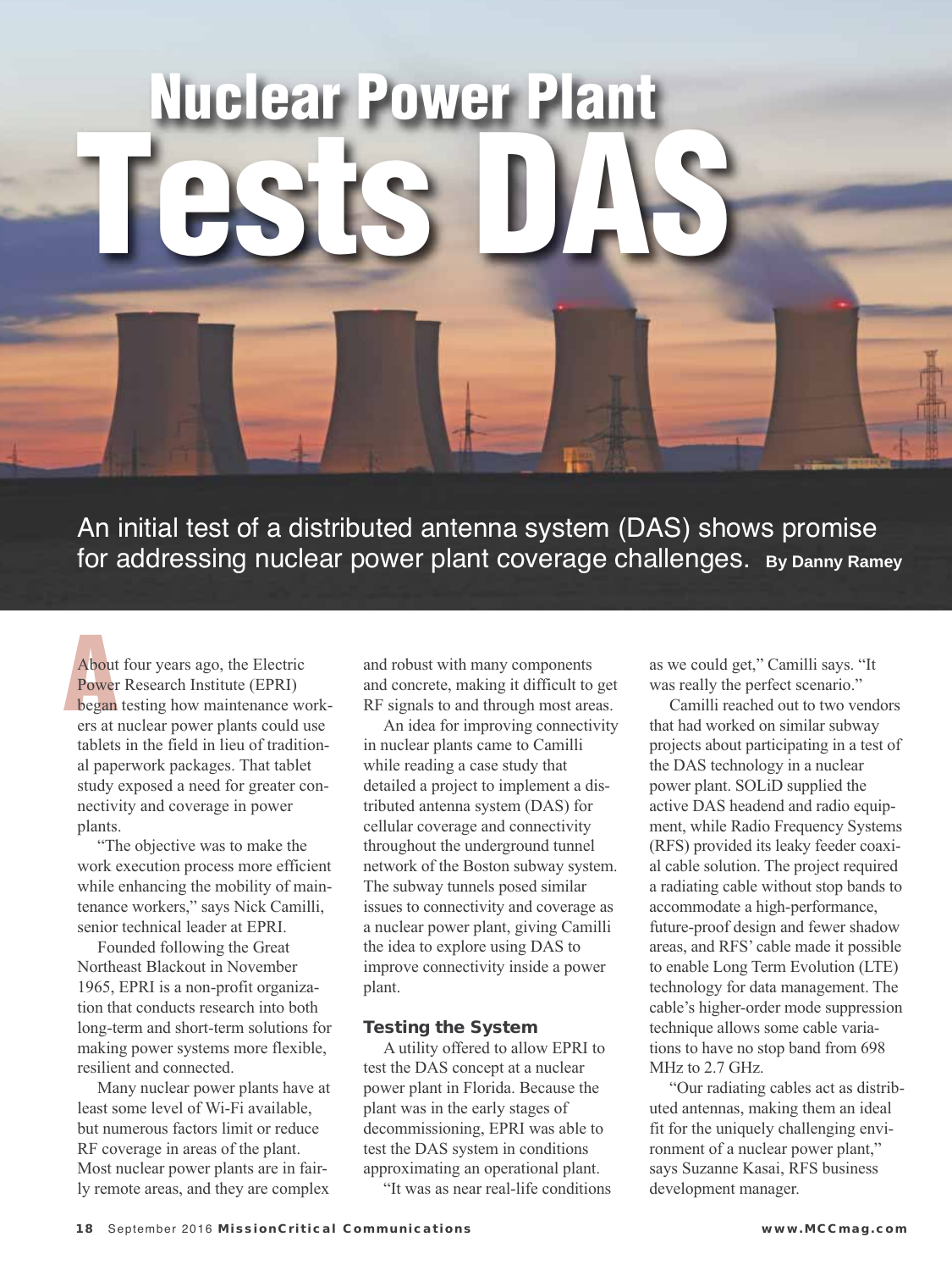Officials secured floor plans of the power plant and used radio planning software to engineer the network and document cable routes, RF propagation and heat maps. With that initial work done, the project team performed baseline testing at the power plant and measured several specified test points. This round of testing allowed the team to fine tune its design by providing insight into factors such as wall thickness and wall material that were not evident in the floor plans.

 While the nuclear power plant environment bears similarities to a subway system, there are several challenges specific to the power plant. The biggest difference is how the RF signal propagates through the area. In a subway system, the signal bounces off the walls of the tunnels to provide the coverage. Propagation in a nuclear power plant is more difficult because of the large number of pipes, equipment and other components that congest the area and bounce signals in unpredictable ways.

 "It's probably the most congested place I've seen," says David Culpepper, SOLiD sales engineer.

 Understanding how that congestion factors into frequency propagation and how it affects coverage were key goals of the project. EPRI chose to test the system in two areas of the power plant: the auxiliary building and the containment area. Those two areas are generally the most remote buildings at a plant, tend to be underground or partially underground, and have components and concrete that can block signals. EPRI staff hypothesized that if the system could provide decent coverage in either of those areas, it would work anywhere else in the power plant, Camilli says.

 EPRI wanted the system to achieve the same threshold standard as cellular companies, aiming for -95 dBm or higher signal strength. The team tested the DAS system at both 730 MHz and 2.13 GHz to see how the system performed on both high-end and lowend spectrum. The lower frequency provided about twice the coverage of the higher frequency — a result the

### **Because the plant was in the early stages of decommissioning, EPRI was able to test the DAS system in conditions approximating an operational plant.**

team was hoping for when the project first started. The lower frequency lessens concerns about RF interference and electromagnetic compatibility,

making it more ideal from a performance and installation perspective, Camilli says.

On the lower frequency test, the

## **BIRD<sup>®</sup> HAS YOUR CITY COVERED**

Total reliability in public safety LTE is more than possible. It's essential. When lives are at stake, rely on Bird.

> 1. Digital BDA: Flexible digital filters can be configured to pass signals of interest and reject interfering signals.

> > 2. Fiber DAS Head End: Modular system can be used to condition and combine both narrowband and broadband signals and send over fiber.

> > > 3. Fiber DAS Remotes: High output power coupled with low noise figure gives efficient coverage without sacrificing uplink performance.

4. Low PIM Couplers/Components: Low PIM components prevent interference and maximize system performance.

Visit us at CTIA Super Mobility Booth 4352 Sands Expo Center LV, Nevada September 7-9 2016



sales@birdf.com **BirdRF.com** +01 866.695.4569